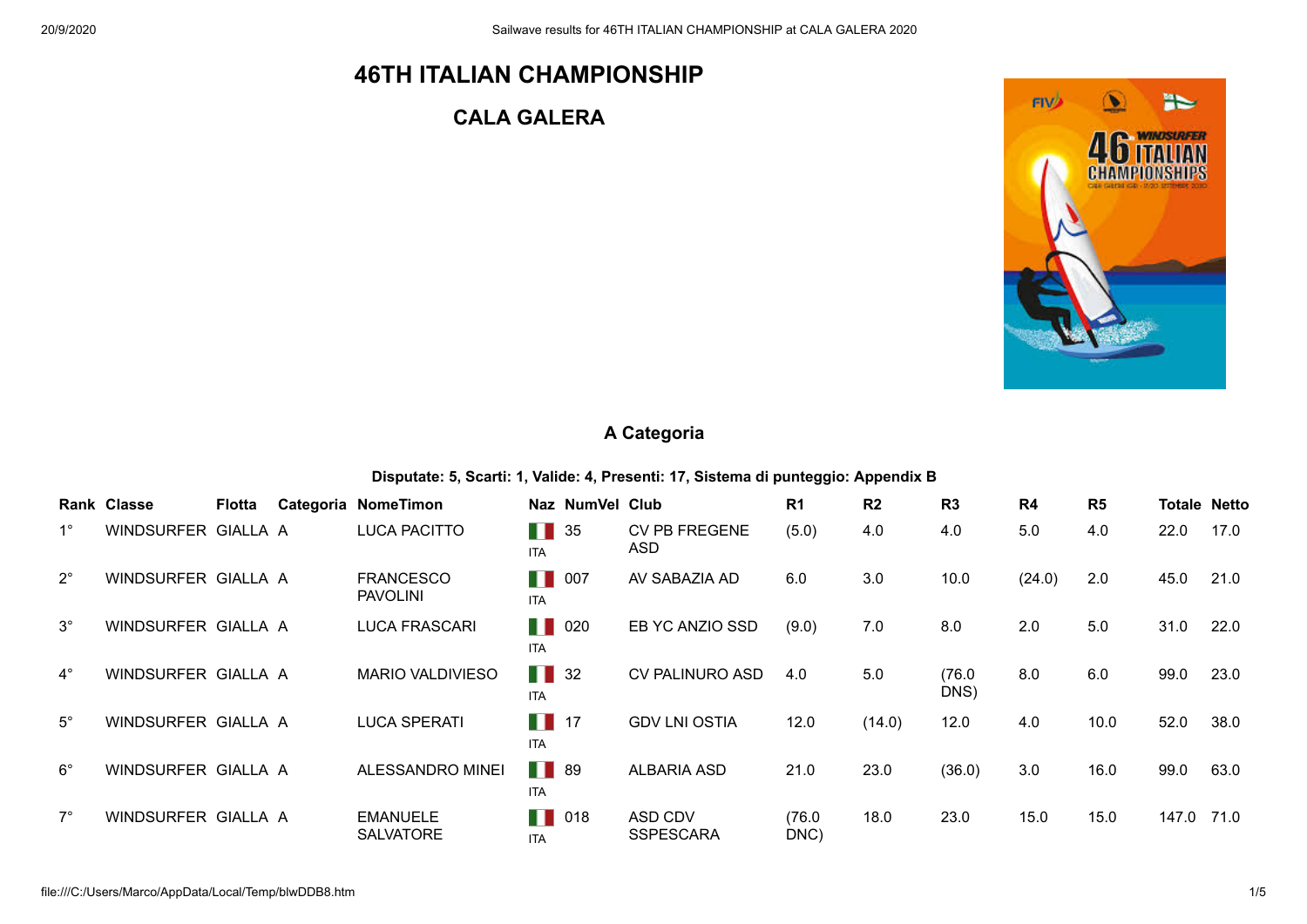|              | <b>Rank Classe</b>  | <b>Flotta</b> | Categoria NomeTimon                  |                                  | Naz NumVel Club    |                                    | R <sub>1</sub> | R <sub>2</sub> | R3                     | R4                 | R <sub>5</sub>     | <b>Totale Netto</b> |       |
|--------------|---------------------|---------------|--------------------------------------|----------------------------------|--------------------|------------------------------------|----------------|----------------|------------------------|--------------------|--------------------|---------------------|-------|
| $8^{\circ}$  | WINDSURFER GIALLA A |               | PIETRO MASSINI                       | H<br><b>ITA</b>                  | 436                | <b>GDV LNI ANCONA</b>              | 19.0           | 16.0           | 15.0                   | (25.0)             | 22.0               | 97.0                | 72.0  |
| $9^{\circ}$  | WINDSURFER GIALLA A |               | LORENZO PAVOLINI                     | <b>ITA</b>                       | <b>11</b> 066      | ASS VELA SABAZIA                   | 16.0           | 10.0           | (76.0)<br>DNS)         | 26.0               | 32.0               | 160.0 84.0          |       |
| $10^{\circ}$ | WINDSURFER GIALLA A |               | PAOLO RINALDI                        | $\blacksquare$ 7<br><b>ITA</b>   |                    | EB-YC ANZIO SSD                    | 31.0           | (35.0)         | 26.0                   | 11.0               | 23.0               | 126.0 91.0          |       |
| $11^{\circ}$ | WINDSURFER GIALLA A |               | <b>LUCA ALBUCCI</b>                  | $\blacksquare$ 65<br><b>ITA</b>  |                    | <b>GDV LNI OSTIA</b>               | 26.0           | (31.0)         | 25.0                   | 22.0               | 20.0               | 124.0 93.0          |       |
| $12^{\circ}$ | WINDSURFER GIALLA A |               | PAOLO BAROZZI                        | <b>ITA</b>                       | $\blacksquare$ 004 |                                    | (76.0)<br>DNS) | 76.0 DNS       | 76.0 DNS               | 21.0               | 3.0                | 252.0               | 176.0 |
| $13^{\circ}$ | WINDSURFER GIALLA A |               | MAURIZIO LANUCARA                    | $\blacksquare$ 59<br><b>ITA</b>  |                    | AV SABAZIA AD                      | 44.0           | (76.0)<br>DNS) | 76.0 DNS               | 56.0               | 45.0               | 297.0               | 221.0 |
| $14^{\circ}$ | WINDSURFER GIALLA A |               | <b>GIACOMO</b><br><b>REBECCHINI</b>  | H<br><b>ITA</b>                  | 125                | EB YC ANZIO SSD                    | (76.0)<br>DNS) | 76.0 DNS       | 76.0 DNS 33.0          |                    | 76.0<br><b>DNC</b> | 337.0               | 261.0 |
| $15^{\circ}$ | WINDSURFER GIALLA A |               | <b>ROSARIO</b><br><b>CINQUEGRANI</b> | $\blacksquare$ 011<br><b>ITA</b> |                    | <b>ALBARIA ASD</b>                 | (76.0)<br>DNS) |                | 76.0 DNS 76.0 DNS 37.0 |                    | 76.0<br><b>DNC</b> | 341.0               | 265.0 |
| $16^{\circ}$ | WINDSURFER GIALLA A |               | <b>MARCO GIGLI</b>                   | $\blacksquare$ 97<br><b>ITA</b>  |                    | ASS V BRACCIANO<br><b>SD</b>       | (76.0)<br>DNS) |                | 76.0 DNS 76.0 DNS 43.0 |                    | 76.0<br><b>DNC</b> | 347.0               | 271.0 |
| $17^{\circ}$ | WINDSURFER GIALLA A |               | <b>DIEGO CAPPELLI</b>                | H<br><b>ITA</b>                  | 499                | <b>WINDSURFER SC</b><br><b>ASD</b> | (76.0)<br>DNS) |                | 76.0 DNS 76.0 DNS      | 76.0<br><b>DNS</b> | 76.0<br><b>DNC</b> | 380.0               | 304.0 |

### **DONNE Categoria**

#### **Disputate: 5, Scarti: 1, Valide: 4, Presenti: 13, Sistema di punteggio: Appendix B**

|             | <b>Rank Classe</b>      | <b>Flotta</b> | Categoria NomeTimon      |                                   | Naz NumVel Club |                                        | R <sub>1</sub> | R <sub>2</sub> | R <sub>3</sub> | R <sub>4</sub> | R <sub>5</sub> | <b>Totale Netto</b> |      |
|-------------|-------------------------|---------------|--------------------------|-----------------------------------|-----------------|----------------------------------------|----------------|----------------|----------------|----------------|----------------|---------------------|------|
| $1^{\circ}$ | WINDSURFER GIALLA DONNE |               | <b>FLAVIA TARTAGLINI</b> | $\blacksquare$ 046<br>ITA.        |                 | <b>GDV LNI OSTIA</b>                   | (7.0)          | 6.0            | 6.0            | 1.0            | 7.0            | 27.0                | 20.0 |
| $2^{\circ}$ | WINDSURFER GIALLA DONNE |               | <b>CELINE BORDIER</b>    | $\blacksquare$ 013<br><b>FRA</b>  |                 | <b>CENTRO SURF</b><br><b>BRACCIANO</b> | 2.0            | 9.0            | 7.0            | (19.0)         | 11.0           | 48.0                | 29.0 |
| $3^\circ$   | WINDSURFER GIALLA DONNE |               | SIMONA CRISTOFORI   107  | <b>ITA</b>                        |                 | <b>RCC TEVERE REMO</b><br>ASD          | (35.0)         | 25.0           | 28.0           | 7.0            | 29.0           | 124.0 89.0          |      |
| $4^\circ$   | WINDSURFER GIALLA DONNE |               | <b>GIULIA CLARKSON</b>   | $\blacksquare$ 0011<br><b>ITA</b> |                 | CV WINDSURFINF CC<br>ASD               | 23.0           | (36.0)         | 32.0           | 12.0           | 26.0           | 129.0 93.0          |      |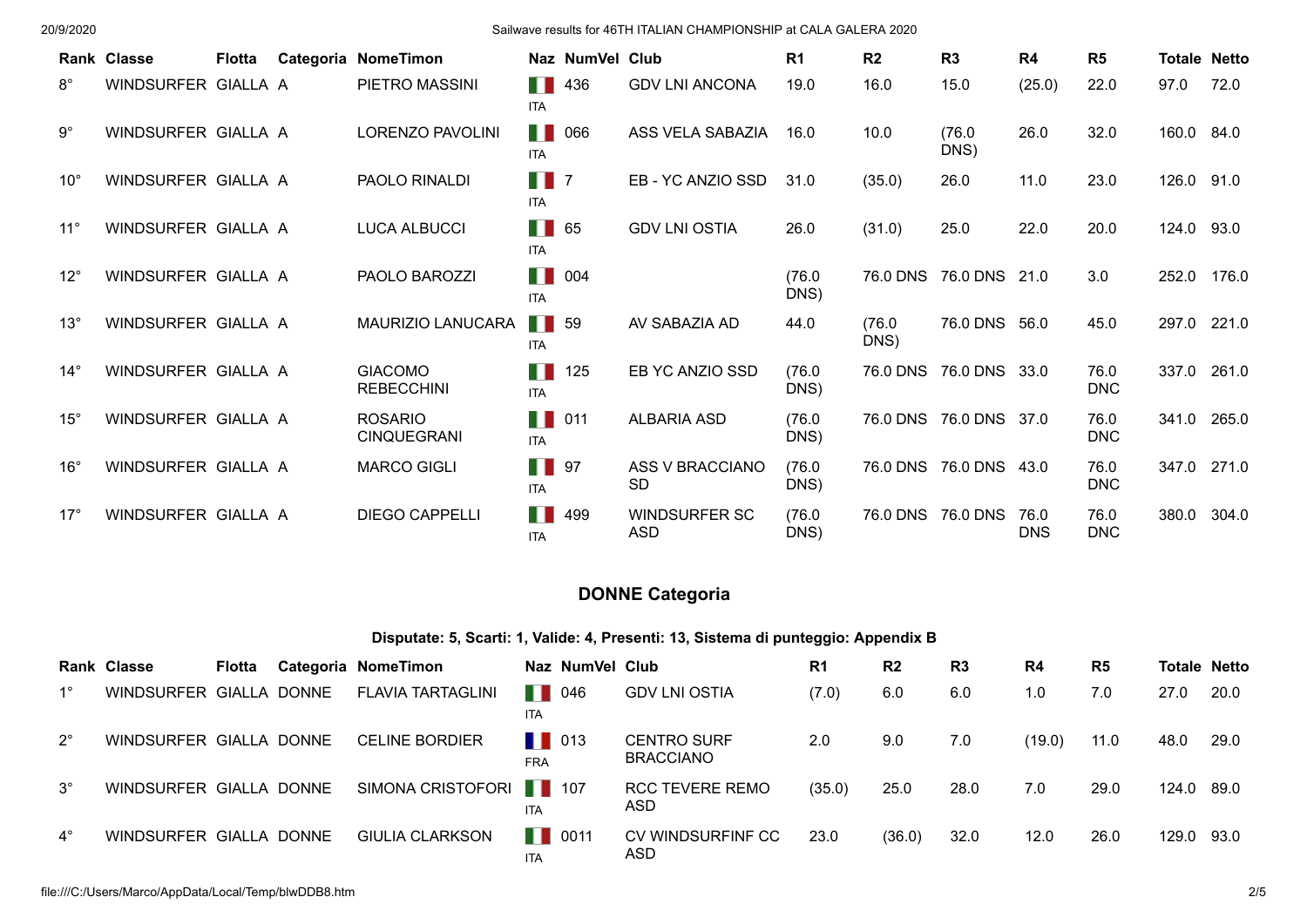|              | Rank Classe             | Flotta | Categoria NomeTimon                  |                                  | Naz NumVel Club |                          | R <sub>1</sub> | R <sub>2</sub>     | R <sub>3</sub>     | R4                 | R <sub>5</sub>     | <b>Totale Netto</b> |       |
|--------------|-------------------------|--------|--------------------------------------|----------------------------------|-----------------|--------------------------|----------------|--------------------|--------------------|--------------------|--------------------|---------------------|-------|
| $5^{\circ}$  | WINDSURFER GIALLA DONNE |        | <b>MANUELA</b><br><b>ARCIDIACONO</b> | . .<br><b>ITA</b>                | 08              | <b>ALBARIA ASD</b>       | (34.0)         | 28.0               | 19.0               | 23.0               | 24.0               | 128.0 94.0          |       |
| $6^{\circ}$  | WINDSURFER GIALLA DONNE |        | <b>CHRISTINE</b><br><b>BAURIEDL</b>  | $\bullet$<br>SUI                 | 064             | EE.                      | 30.0           | 22.0               | (76.0)<br>DNS)     | 18.0               | 27.0               | 173.0 97.0          |       |
| $7^\circ$    | WINDSURFER GIALLA DONNE |        | KATERINA BABIKOVA                    | ست<br><b>RUS</b>                 | 203             |                          | 37.0           | 34.0               | 30.0               | (48.0)             | 47.0               | 196.0               | 148.0 |
| $8^{\circ}$  | WINDSURFER GIALLA DONNE |        | <b>NOEMI CATALANO</b>                | H.<br><b>ITA</b>                 | 239             | ASD CDV PESCARA          | 49.0           | 48.0               | (76.0)<br>DNS)     | 46.0               | 50.0               | 269.0               | 193.0 |
| $9^{\circ}$  | WINDSURFER GIALLA DONNE |        | <b>MARIA GIADA ZALAPI'</b>           | $\blacksquare$ 25<br><b>ITA</b>  |                 | <b>CS BRACCIANO ASD</b>  | (76.0)<br>DNS) | 76.0<br><b>DNS</b> | 76.0 DNS 13.0      |                    | 52.0               | 293.0               | 217.0 |
| $10^{\circ}$ | WINDSURFER GIALLA DONNE |        | CAROLA DE FAZIO                      | H<br><b>ITA</b>                  | 209             | <b>GDV LNI OSTIA</b>     | (76.0)<br>DNS) | 76.0<br><b>DNS</b> | 76.0 DNS 38.0      |                    | 55.0               | 321.0               | 245.0 |
| $11^{\circ}$ | WINDSURFER GIALLA DONNE |        | <b>FEDERICA CASALINI</b>             | $\blacksquare$ 310<br><b>ITA</b> |                 | ASD CDV SSPESCARA        | (76.0)<br>DNS) | 76.0<br><b>DNS</b> | 76.0 DNS 61.0      |                    | 54.0               | 343.0               | 267.0 |
| $12^{\circ}$ | WINDSURFER GIALLA DONNE |        | MARGHERITA DONGU   218               | <b>ITA</b>                       |                 | <b>WINDSURFER SC ASD</b> | (76.0)<br>DNS) | 76.0<br><b>DNS</b> | 76.0 DNS 62.0      |                    | 76.0<br><b>DNC</b> | 366.0               | 290.0 |
| $13^\circ$   | WINDSURFER GIALLA DONNE |        | <b>ILARIA MARRAS</b>                 | $\blacksquare$ 21<br><b>ITA</b>  |                 | <b>GDV LNI OSTIA</b>     | (76.0)<br>DNC) | 76.0<br>DNC        | 76.0<br><b>DNC</b> | 76.0<br><b>DNS</b> | 76.0<br><b>DNC</b> | 380.0               | 304.0 |

## **B Categoria**

**Disputate: 5, Scarti: 1, Valide: 4, Presenti: 30, Sistema di punteggio: Appendix B**

|             | <b>Rank Classe</b>  | <b>Flotta</b> | Categoria NomeTimon    |                                  | Naz NumVel Club |                         | R <sub>1</sub> | R <sub>2</sub> | R3   | R <sub>4</sub> | R <sub>5</sub> | <b>Totale Netto</b> |      |
|-------------|---------------------|---------------|------------------------|----------------------------------|-----------------|-------------------------|----------------|----------------|------|----------------|----------------|---------------------|------|
| $1^{\circ}$ | WINDSURFER GIALLA B |               | <b>MARCO COSTAGLI</b>  | $\blacksquare$ 85<br><b>ITA</b>  |                 | <b>GDV LNI PIOMBINO</b> | 1.0            | 1.0            | 1.0  | (6.0)          | 1.0            | 10.0                | 4.0  |
| $2^{\circ}$ | WINDSURFER GIALLA B |               | NICOLA SPADEA          | . .<br><b>ITA</b>                | 2019            | YC GAETA AVS-ASD        | 13.0           | 2.0            | 2.0  | $(14.0)$ 8.0   |                | 39.0                | 25.0 |
| $3^\circ$   | WINDSURFER GIALLA B |               | ANDREA PAPA            | . .<br><b>ITA</b>                | 124             | ASD CDV                 | 10.0           | 12.0           | 5.0  | $(16.0)$ 13.0  |                | 56.0                | 40.0 |
| $4^{\circ}$ | WINDSURFER GIALLA B |               | <b>ANDREA BUFALINI</b> | $\blacksquare$ 532<br><b>ITA</b> |                 | WINDSURFER SC ASD 3.0   |                | 11.0           | 13.0 | $(50.0)$ 14.0  |                | 91.0                | 41.0 |
| $5^\circ$   | WINDSURFER GIALLA B |               | <b>GIANLUCA DOSI</b>   | $\blacksquare$ 26<br><b>ITA</b>  |                 | <b>YCC MILA CVC ASS</b> | 14.0           | 8.0            | 11.0 | $(58.0)$ 9.0   |                | 100.0 42.0          |      |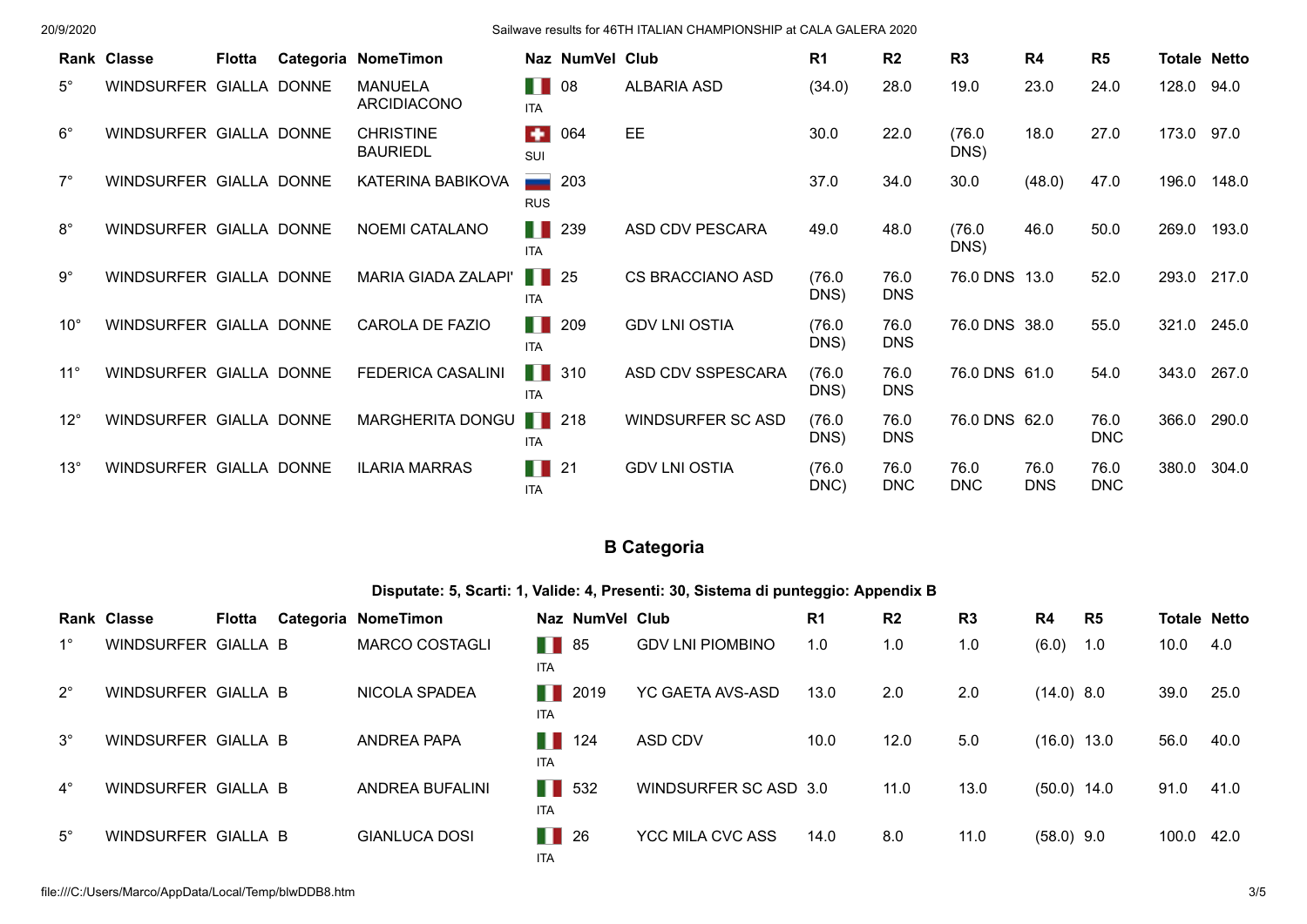|              | Rank Classe         | <b>Flotta</b> | Categoria NomeTimon                  |                            | Naz NumVel Club |                                      | R <sub>1</sub> | R <sub>2</sub> | R <sub>3</sub> | R4            | R <sub>5</sub> | <b>Totale Netto</b> |       |
|--------------|---------------------|---------------|--------------------------------------|----------------------------|-----------------|--------------------------------------|----------------|----------------|----------------|---------------|----------------|---------------------|-------|
| $6^{\circ}$  | WINDSURFER GIALLA B |               | THOMAS SLUIJS VAN<br><b>DER</b>      | =<br><b>NED</b>            | 1818            | EE                                   | 11.0           | 13.0           | 9.0            | 20.0          | (25.0)         | 78.0                | 53.0  |
| $7^\circ$    | WINDSURFER GIALLA B |               | <b>NICOLA CAMPUS</b>                 | H.<br><b>ITA</b>           | 360             | CN OLBIA ASD                         | 17.0           | 21.0           | 18.0           | $(31.0)$ 12.0 |                | 99.0                | 68.0  |
| $8^{\circ}$  | WINDSURFER GIALLA B |               | <b>MATTEO MASSINI</b>                | H I<br><b>ITA</b>          | 171             | <b>CNNS MASSACCESI</b><br><b>ASD</b> | 18.0           | 17.0           | 16.0           | $(42.0)$ 17.0 |                | 110.0               | 68.0  |
| $9^{\circ}$  | WINDSURFER GIALLA B |               | BERRY DONKERSLOOT                    | H<br>ITA                   | 48              | CN LOANO ASD                         | 15.0           | 20.0           | 14.0           | $(35.0)$ 30.0 |                | 114.0               | 79.0  |
| $10^{\circ}$ | WINDSURFER GIALLA B |               | PIERLUIGI PILICHI                    | H<br>ITA                   | 7007            |                                      | 8.0            | 15.0           | 3.0            | 63.0          | (76.0)<br>UFD) | 165.0               | 89.0  |
| $11^{\circ}$ | WINDSURFER GIALLA B |               | RICCARDO SODDU                       | H<br><b>ITA</b>            | 800             | <b>ASD YC CAGLIARI</b>               | 24.0           | 19.0           | (76.0)<br>DNS) | 39.0          | 18.0           | 176.0               | 100.0 |
| $12^{\circ}$ | WINDSURFER GIALLA B |               | <b>FRANCESCO</b><br><b>BERNAZZI</b>  | Ш<br><b>ITA</b>            | 972             | <b>GDV LNI PIOMBINO</b>              | (40.0)         | 27.0           | 22.0           | 29.0          | 37.0           | 155.0               | 115.0 |
| $13^{\circ}$ | WINDSURFER GIALLA B |               | <b>ALBERTO DIAZ</b>                  | H<br><b>ITA</b>            | 226             | <b>CV WINDSURFING</b><br><b>ASD</b>  | 36.0           | (41.0)         | 24.0           | 41.0          | 21.0           | 163.0               | 122.0 |
| $14^{\circ}$ | WINDSURFER GIALLA B |               | <b>DARIO BORIN</b>                   | H<br><b>ITA</b>            | 80              | <b>JYC ASS SPORT</b>                 | 32.0           | (40.0)         | 37.0           | 40.0          | 19.0           | 168.0               | 128.0 |
| $15^{\circ}$ | WINDSURFER GIALLA B |               | TOMMASO GIULIODORI                   | M<br><b>ITA</b>            | 302             | <b>CNNS MASSACCESI</b><br><b>ASD</b> | 33.0           | 37.0           | 21.0           | $(53.0)$ 41.0 |                | 185.0               | 132.0 |
| $16^{\circ}$ | WINDSURFER GIALLA B |               | <b>SANDRO BRAMATI</b>                | <b>THE R</b><br><b>ITA</b> | 347             | YC COMO                              | 38.0           | 26.0           | 34.0           | $(64.0)$ 43.0 |                | 205.0               | 141.0 |
| $17^{\circ}$ | WINDSURFER GIALLA B |               | <b>GABRIELE SPANO</b>                | H.<br><b>ITA</b>           | 1977            | CN OLBIA ASD                         | 41.0           | 38.0           | 31.0           | $(70.0)$ 38.0 |                | 218.0               | 148.0 |
| $18^\circ$   | WINDSURFER GIALLA B |               | ROBERTO DI MAIO                      | H.<br><b>ITA</b>           | 045             | ASD CDV PESCARA                      | 29.0           | 32.0           | (76.0)<br>DNS) | 57.0          | 34.0           | 228.0               | 152.0 |
| $19^{\circ}$ | WINDSURFER GIALLA B |               | <b>GUIDO AMATO</b>                   | H.<br><b>ITA</b>           | 8               | ALBARIA ASS SPORT                    | 46.0           | 44.0           | 27.0           | 36.0          | (51.0)         | 204.0               | 153.0 |
| $20^{\circ}$ | WINDSURFER GIALLA B |               | <b>VALERIO VANNUCCHI</b>             | H.<br><b>ITA</b>           | 87              |                                      | 42.0           | 42.0           | (76.0)<br>DNS) | 49.0          | 39.0           | 248.0 172.0         |       |
| $21^{\circ}$ | WINDSURFER GIALLA B |               | <b>FRANCESCO</b><br><b>MONTARULI</b> | <b>ITA</b>                 | 250             | <b>CS BRACCIANO ASD</b>              | 47.0           | 43.0           | 35.0           | $(54.0)$ 48.0 |                | 227.0               | 173.0 |